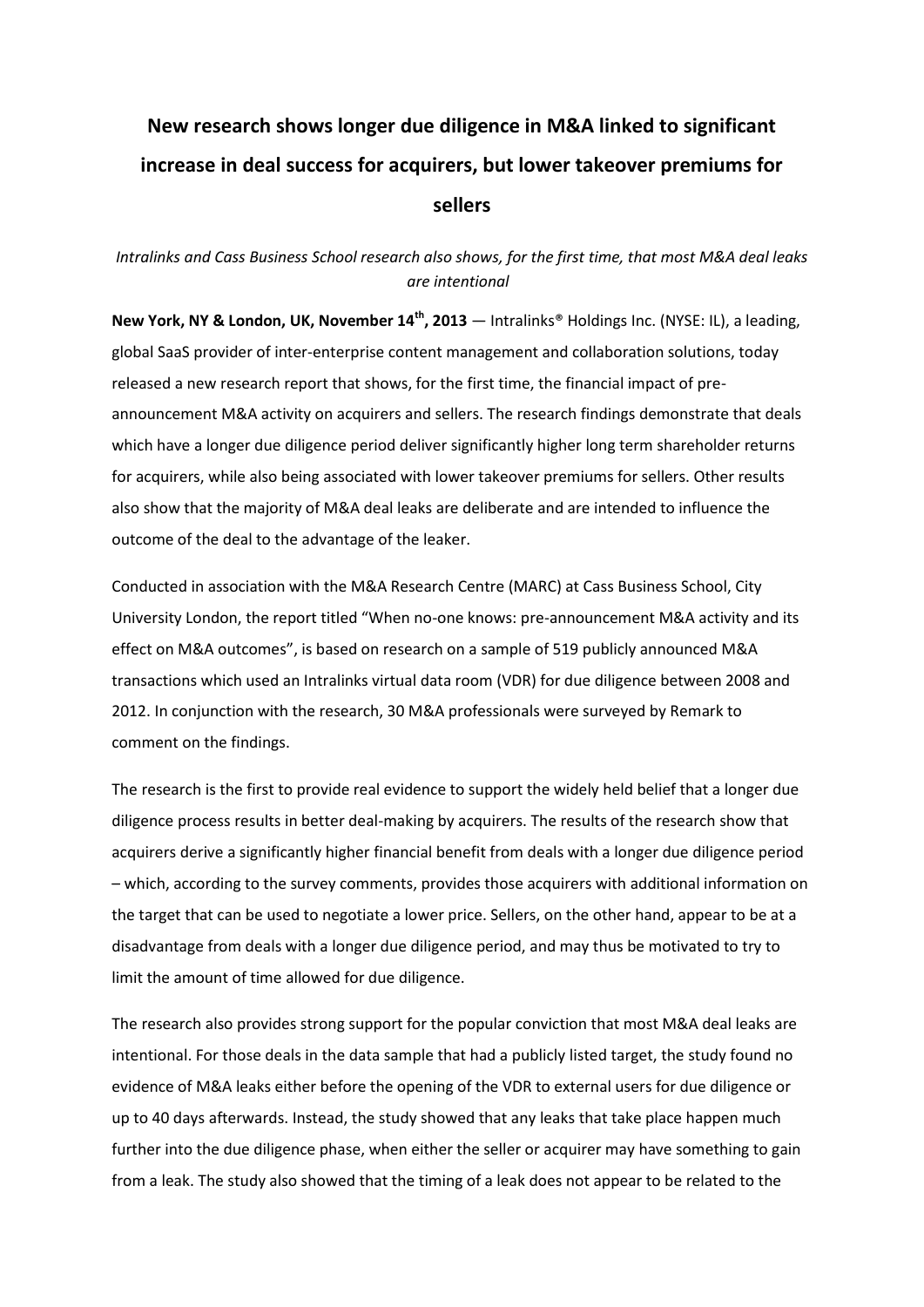date that the VDR opens, but is more closely linked to the deal announcement date. This provides further evidence that most M&A leaks are intentional, rather than accidental, and are intended to try to influence the deal to the advantage of the leaker.

Our previous [report released earlier this year](http://www.morethanavdr.com/Intralinks_M&A_Confidential_report.pdf) showed that leaked deals were associated with significantly higher takeover premiums, compared to non-leaked deals. The report released today also shows that deals with a shorter due diligence period have significantly higher takeover premiums. Together, these results strongly support the belief that leaking is being used as a tactic to shorten due diligence, increase competitive tension and thereby achieve a higher sale price.

The report also reveals new statistics on deal preparation and the due diligence process. According to the report, the average length of the due diligence period is 124 days, with an average of 152 users given access to the VDR and an average of over 34,000 pages of due diligence information being disclosed to bidders. The large number of individuals involved in a deal explains the difficulty that could arise in trying to identify the source of any intentional leak.

Professor Scott Moeller, Director of the MARC, commented: *"We believe that this study is unique in its ability to analyse the impact of due diligence on M&A. This research indicates that those acquirers who take the time to conduct a longer due diligence, presumably to understand better whether the business case stacks up and the valuation is realistic, do benefit significantly. For sellers with high quality assets, competition for those assets should ensure premium valuations. However, for those unfortunate deals with limited competitive interest, this research implies that acquirers can press their advantage to lengthen the due diligence period to attempt to discover information that can be used to lower the price paid."*

Philip Whitchelo, vice president of strategy and product marketing, Intralinks, commented: *"This study reaffirms the importance of due diligence in the M&A process and provides a very strong incentive for sellers to provide relevant and well-organised information to bidders in a VDR which is easy to use. This is to ensure a reasonable, but not overly lengthy, period of due diligence. This applies particularly to smaller companies, or those infrequently engaging in M&A, who may lack the experience or resources compared to larger or more M&A-active companies. In these cases, the role of qualified advisers is obviously very important."*

Intralinks Dealspace<sup>TM</sup> is the market-leading VDR for supporting strategic business transactions, and has been deployed successfully since 1997 to facilitate deals with an aggregate value of over \$23.5 trillion.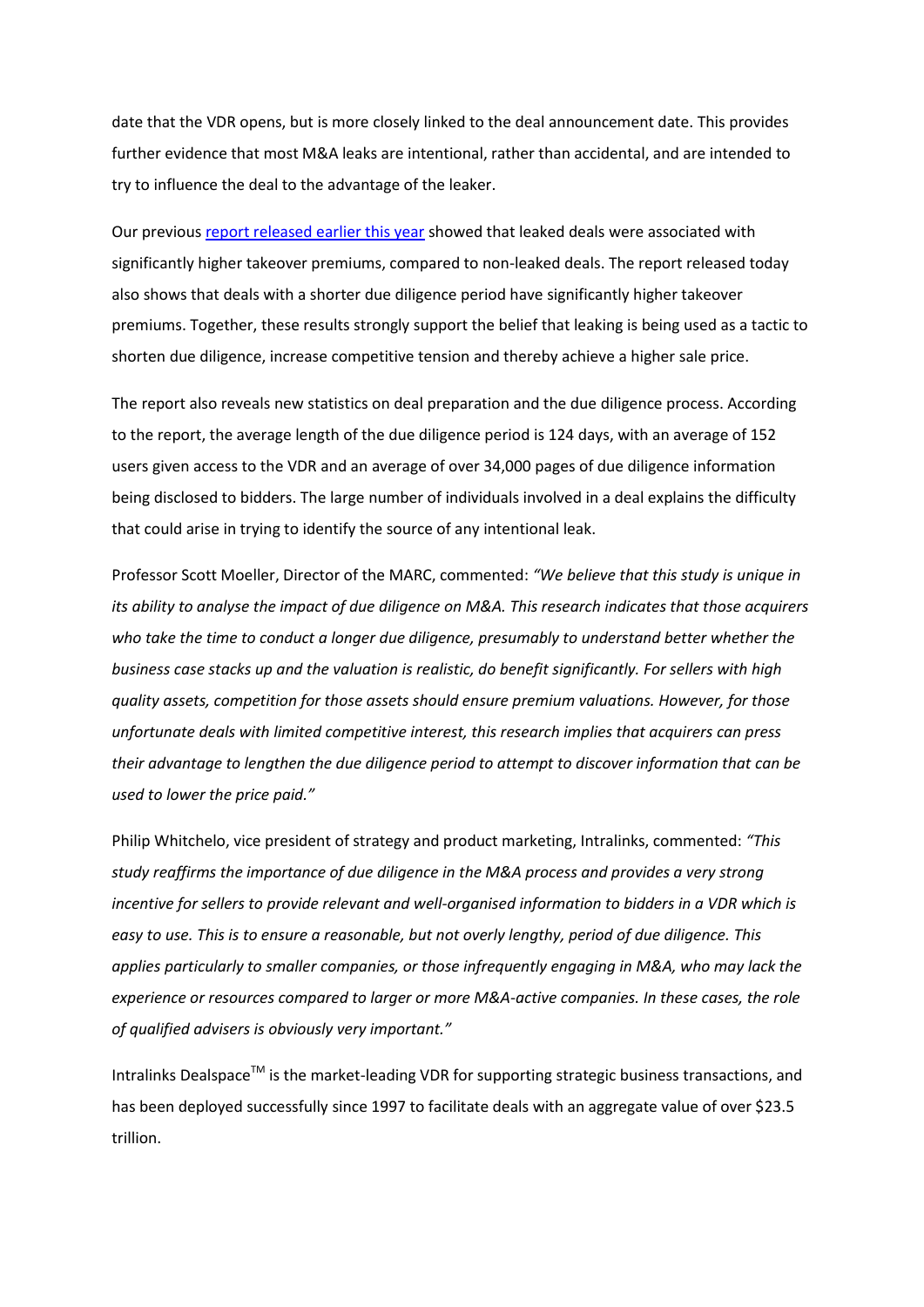The report can be downloaded [here.](http://www.morethanavdr.com/?utm_source=media&utm_medium=pressrelease&utm_campaign=cass)

–ENDS –

#### **Methodology**

M&A transactions that used the Intralinks virtual data room (VDR) platform between 2008 and 2012 were matched with publicly announced M&A transactions from the Thomson Reuters SDC Platinum<sup>™</sup> database. After excluding deals for which a definite match could not be established, the process resulted in a data set of 519 M&A transactions. This unique data set allowed metrics from the pre-announcement due diligence process to be compared with public data on variables including deal type, size, price and performance. A multivariate analysis on these parameters established where a statistically significant relationship existed, allowing inferences to be drawn on how the due diligence process is affected by the properties of the deal as well as the impact of due diligence on deal negotiations and deal success. The relationship between VDR use and deal leaks was also investigated using event study analysis. Significant abnormal price movements were identified to establish how incidences of significant preannouncement trading (SPAT) are related to VDR opening and deal announcement. In conjunction with this research interviews were conducted with 30 M&A professionals (10 lawyers, 10 accountants and 10 corporate executives) to get a clearer picture on how due diligence impacts the deal making process, the tactics used by participants to push the process in their favour and the relationship with leaking.

#### **About Cass Business School and the M&A Research Centre**

Cass Business School, which is part of City University London, delivers innovative, relevant and forward-looking education, consultancy and research. Located in the heart of one of the world's leading financial centres, Cass is the business school for the City of London.

MARC is the Mergers and Acquisitions Research Centre at Cass Business School - the first research centre at a major business school to pursue focused leading-edge research into the global mergers and acquisitions industry. MARC blends the expertise of key M&A market participants with the academic excellence of Cass to provide fresh insights into the world of deal-making.

## **About Intralinks**

Intralinks Holdings, Inc. (NYSE: IL) is a leading, global technology provider of inter-enterprise content management and collaboration solutions. Through innovative Software-as-a-Service solutions, Intralinks solutions are designed to enable the secure and compliant exchange, control, and management of information between organisations when working through the firewall. More than 2.7 million professionals at 99% of the Fortune 1000 companies depend on Intralinks' experience. With a track record of enabling high-stakes transactions and business collaborations valued at more than \$23.5 trillion, Intralinks is a trusted provider of easy-to-use, enterprise strength, cloud-based collaboration solutions.

For more information, visit [www.intralinks.com.](http://www.intralinks.com/)

## **Trademarks and Copyright**